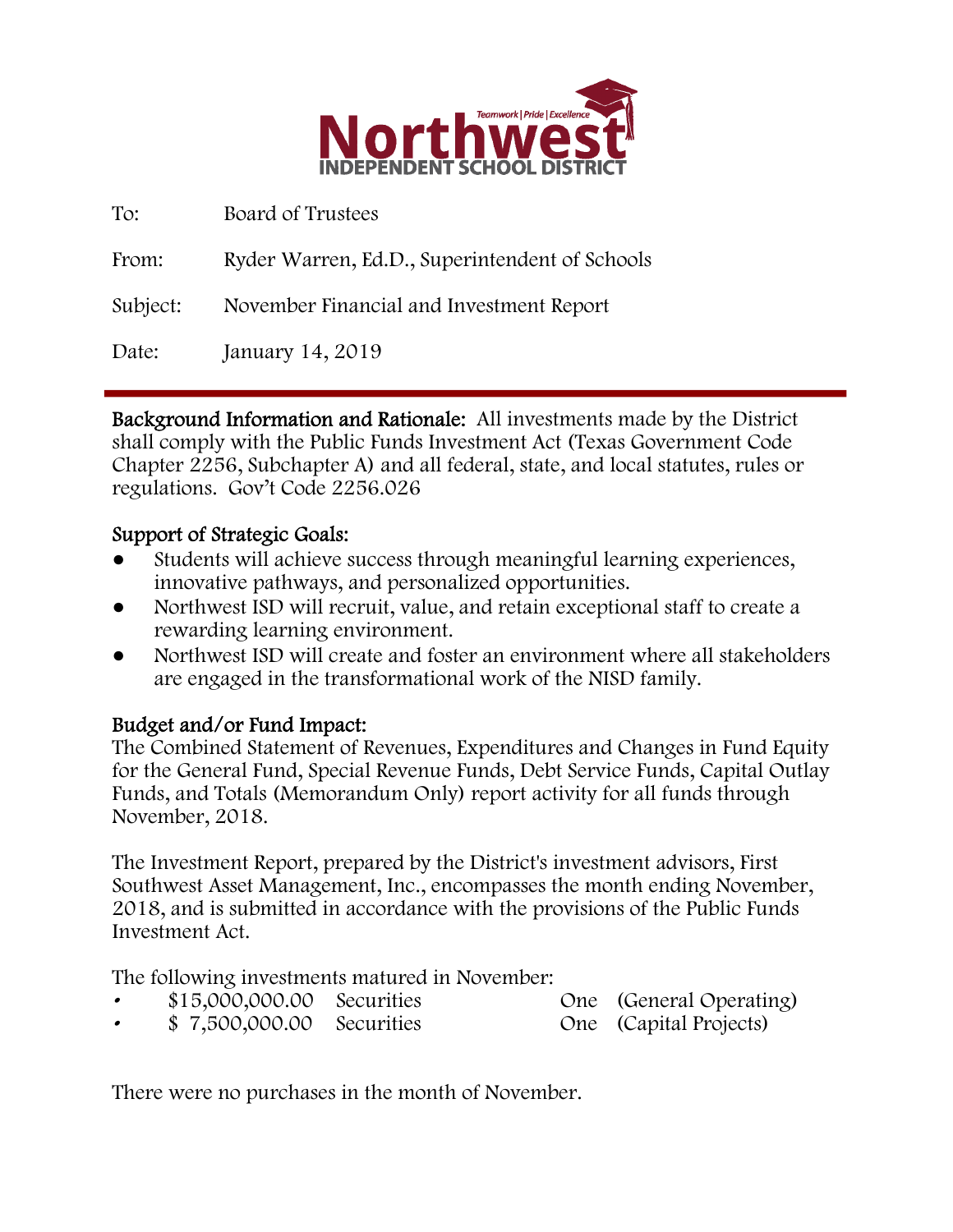Investments for the District's General Fund, Debt Service Funds, Capital Projects Funds, and Internal Service Funds total \$157,582,705.76 as of November 30, 2018.

|                            | Yield    |                  |
|----------------------------|----------|------------------|
|                            | to       |                  |
| Fund                       | Maturity | Market Value     |
| General Fund               | 2.174%   | \$52,529,091.46  |
| Special Revenue Funds      | 2.013%   | 1,165,834.46     |
| Debt Service Funds         | 2.101%   | 29,913,291.91    |
| Capital Projects AFB Funds | 2.203%   | 46,254.58        |
| Capital Projects Funds     | 2.238%   | 73,928,233.35    |
| Total                      | 2.189%   | \$157,582,705.76 |

Board Policy states that, "The investment portfolio shall be diversified in terms of investment instruments, maturity scheduling, and financial institutions to reduce risk of loss resulting from over concentration of assets in a specific class of investments, specific maturity, or specific issuer."

## Investment Instruments and Financial Institutions



| <u>Portfolio Composition by Security Type</u> | Portfolio Composition by Issuer |             |     |
|-----------------------------------------------|---------------------------------|-------------|-----|
| Treasury                                      | 39%                             | Treasury    | 39% |
| Local Government Investment Pool              | 18%                             | TexPool     | 18% |
| Bank Deposit                                  | 28%                             | Compass     | 28% |
| <b>Agency Bullet</b>                          | 13%                             | <b>FHLB</b> | 6%  |
| Agency Disco                                  | $O\%$                           | <b>FNMA</b> | 7%  |
| Certificates of Deposit                       | 3%                              | Greenbank   | 3%  |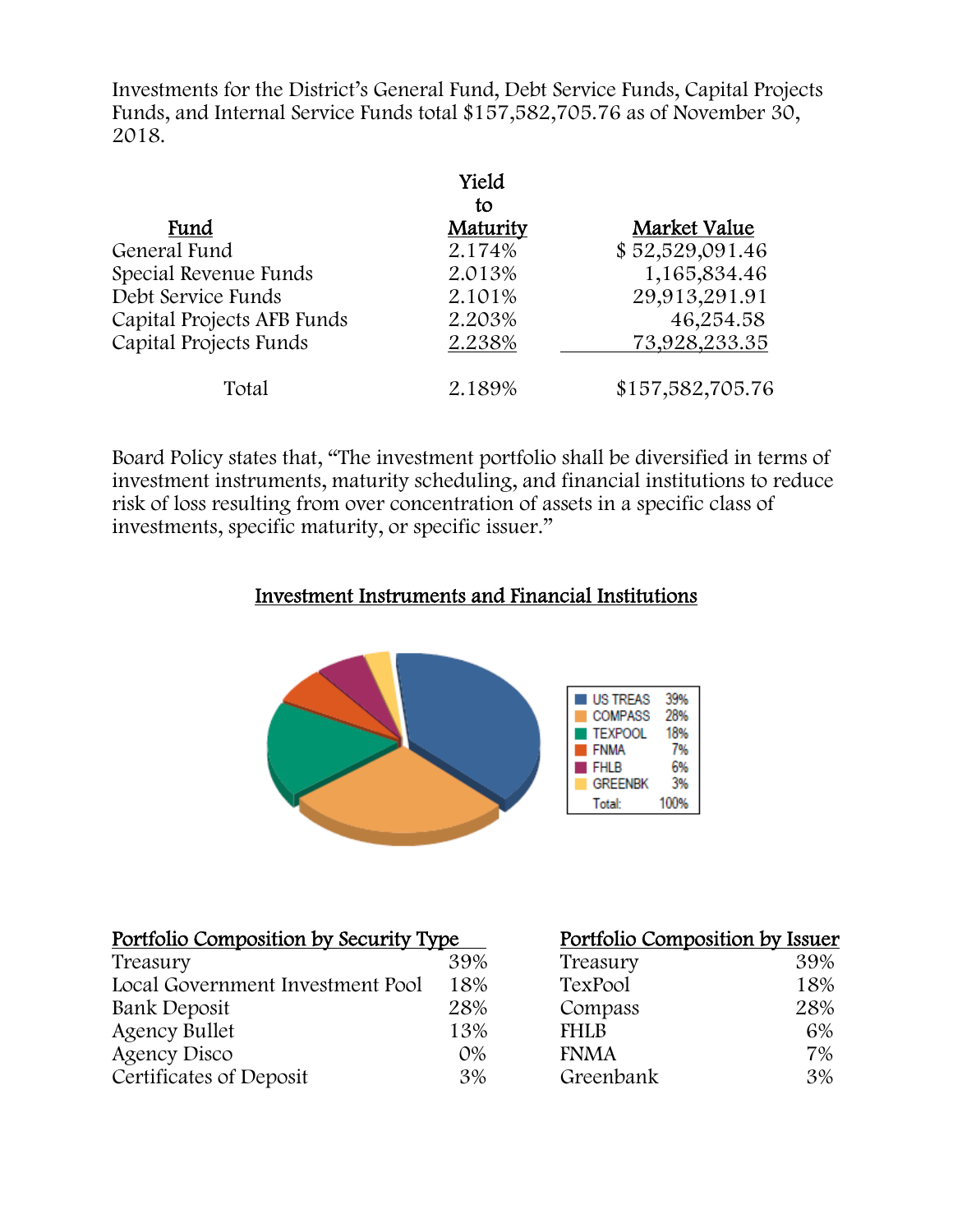

## **Maturity Schedule**

| Overnight       | 46%  | \$71,782,105.76 |
|-----------------|------|-----------------|
| $0 - 3$ Months  | 37%  | \$58,429,525.00 |
| $3-6$ Months    | 17%  | \$27,371,075.00 |
| $6 - 12$ Months | $\%$ |                 |

## Benchmark Comparison



Note 1: CMT stands for Constant Maturity Treasury. This data is published in Federal Reserve Statistical Release H.15 and represents an average of all actively traded Treasury securities having that time remaining until ma Note 2: Benchmark data for TexPool is the monthly average yield.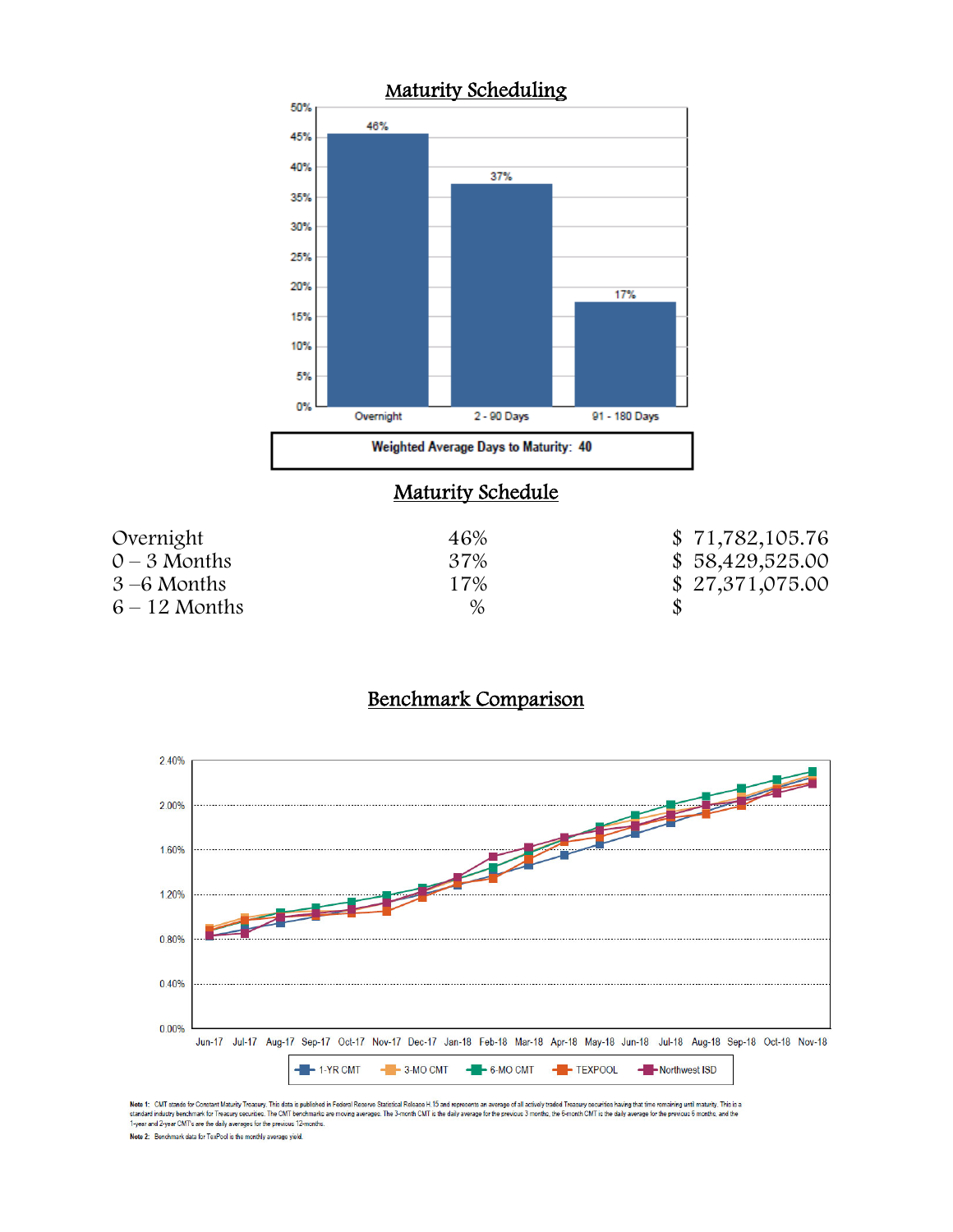

# TexPool Monthly Newsletter: December, 2018

#### **Neutral November** December 1, 2018

The buzzwords in November for cash managers were not "market volatility," but "neutral rate." Vice Chair Richard Clarida discussed it and Chair Powell made it a focus of public comments. Of course, Fed economists and officials view a neutral rate of interest, the level at which the economy doesn't need stimulus or tightening, as a central policy concept. Some even give it a number: 2.9%, making it seem a precisely calculated point. But there's nothing magical about 2.9%, and ultimately it is more confusing than helpful, especially when the head of the central bank waffles on it.

In early October, Powell said that interest rates were "a long way from neutral." Only a few weeks later, in his speech Wednesday at the Economic Club of New York, he said rates were "just below" that level. The markets were indeed volatile during that span, but economic data hardly changed, so perhaps his view of equilibrium has.

Powell's shifting stance is almost certainly not going to stop the Fed from raising rates 25 basis points to a 2.25-2.50% federal funds target range in its policymaking meeting after this month, as the increase is all but fully expected by the markets. The takeaway probably will be that the policymakers intimate only two hikes in 2019 instead of three. We also continue to expect the neutral rate will be reached in the first half of 2019.